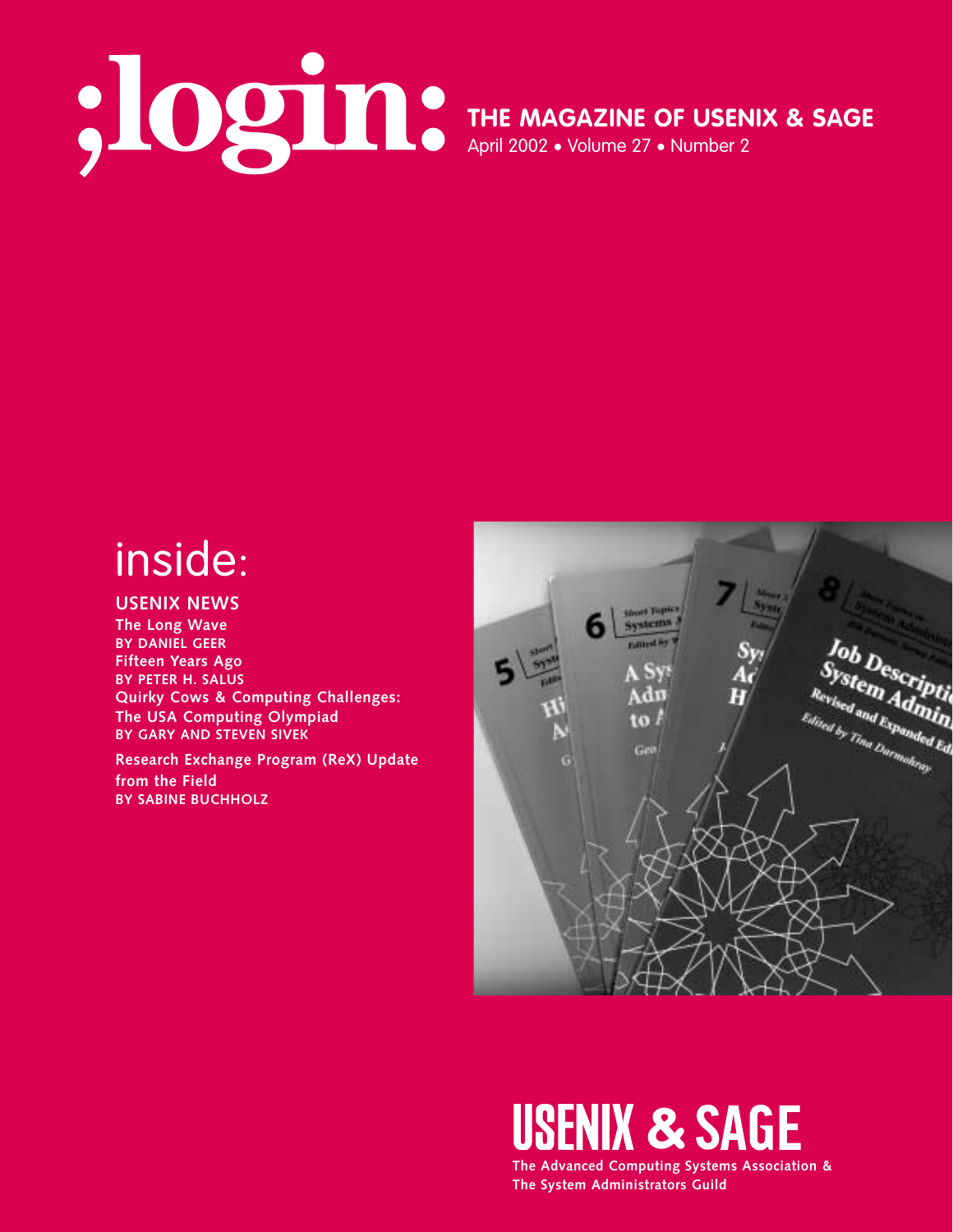# USENIX news

## **The Long Wave**

**by Daniel Geer** President, USENIX Board of Directors

USENIX MEMBER BENEFITS As a member of the USENIX Association, you receive the following benefits:

FREE SUBSCRIPTION TO *;login:*, the Association's magazine, published seven times a year, featuring technical articles, system administration articles, tips and techniques, practical columns on security, Tcl, Perl, Java, and operating systems, book and software reviews, summaries of sessions at USENIX conferences, and reports on various standards activities.

ACCESS TO *;login:* online from October 1997 to last month *www.usenix.org/ publications/login/login.html.*

ACCESS TO PAPERS from the USENIX Conferences online starting with 1993 *www.usenix.org/publications/library/ index.html*.

THE RIGHT TO VOTE on matters affecting the Association, its bylaws, election of its directors and officers.

OPTIONAL MEMBERSHIP in SAGE, the System Administrators Guild.

DISCOUNTS on registration fees for all USENIX conferences.

DISCOUNTS on the purchase of proceedings and CD-ROMS from USENIX conferences.

SPECIAL DISCOUNTS on a variety of products, books, software, and periodicals. See *http://www.usenix.org/membership/ specialdisc.html* for details.

FOR MORE INFORMATION REGARDING MEMBERSHIP OR BENEFITS, PLEASE SEE *http://www.usenix.org/ membership/membership.html*

> OR CONTACT *office@usenix.org* Phone: 510 528 8649

A high percentage of the lay press and people in general have some idea that computer horsepower keeps getting better, i.e., they've heard of Moore's law and its halving of price per unit performance every 18 months. Economists, such as the American Economic Association's Dale Jorgensen, commentators, such as the *American Spectator*'s George Gilder, and senior government officials, such as Senator Ron Wyden, each in their own way point to the interaction of tax law and Moore's law as *the* source of wealth expansion over the last decade. Who am *geer@usenix.org*

But Moore's law has another important aspect – it predicts the future. Predicting the future well is a great source of capital, monetary and intellectual, as well as a guide on how to spend your monetary and/or intellectual capital. Thinking of Moore's law as a "curve," I'd like to add two other curves to the mix and hazard a prediction or two. Both curves are, like Moore's, more approximations based on observation rather than laws of physics. All three are imperfect, but let's ignore that imperfection for the moment.

I not to concur?

The first curve is the price of storage. For the purpose of this article, it shows a similar form to the curve for computing, i.e., a halving in price per unit volume every cycle where, in this case, the cycle is 12 months rather than 18. An approximation to be sure, but a well-studied

approximation (see, e.g., Clayton Christensen's *The Innovator's Dilemma* for a book-length treatment).

The second curve is the price of bandwidth – raw communications bandwidth. Again for the purpose of this article, let's say it, too, shows a halving in price per unit volume every cycle – in this case, 9 months rather than 12 or 18. Another approximation to be sure, and one that in a full econometric model would have to be adjusted to take into account both regulatory and monopoly supply issues. For the moment, though, I am talking just about raw costs – system inputs, in other words.

Now even if the numbers 18, 12, and 9 are off, these power curves have a relationship to each other that is at least ordinal, i.e., computing horsepower increases pretty awesomely but for storage it is even more awesome while for bandwidth it is more awesome yet. So what might it mean if we had, say, another decade of increases in bang for the buck along each of these fundamental axes?

Taken over a decade, computing's cost effectiveness would increase by a factor of 100, storage by 1000, and networking would be 10,000 times more cost effective. What I am interested in, however, is not these raw numbers but the relative change in what a networked computer might be like 10 years from now as compared to today. Within a decade, the CPU would be facing 10 times as much data per available cycle and 100 times as much bandwidth; yet draining the entire storage of such a machine over the net would take only one-tenth the time, even though the overall data volume had gone up three orders of magnitude. Putting it differently, this is not the world with which we are familiar and for which our tools, or thought processes, are familiar.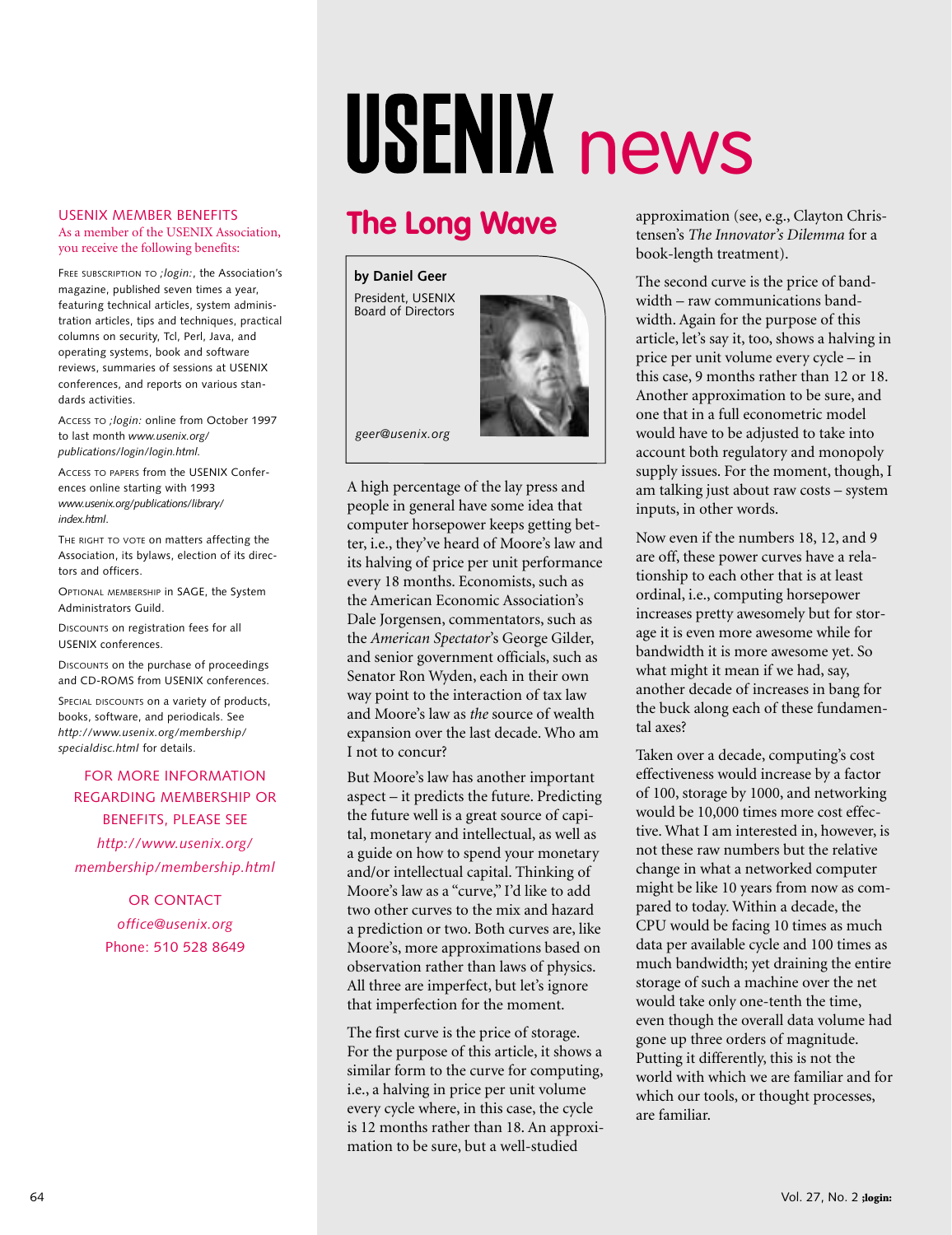The very existence of the "distributed computing" model is a reaction to the last big wave, the one where the impact of these sorts of curves moved the sweet spot in computing-for-competitiveadvantage from the mainframe data center to the desktop. UNIX happened to be, by a combination of good luck and rare foresight, in exactly the right place at exactly the right time, and so UNIX was a central player in that "revolution." The pendulum is swinging again, and it is the three curves, or more precisely, the economic implication of the three

curves that is powering the swing.

**EXERCISE CONSERVATION CONSERVATION CONSERVATION CONSERVATION CONSERVATION CONSERVATION CONSERVATION CONSERVATION CONSERVATION CONSERVATION CONSERVATION CONSERVATION CONSERVATION CONSERVATION CONSERVATION CONSERVATION CON** Last August I heard Jack Valenti, head of the Motion Picture Association of America, boast that he could re-ignite the economy with only two ingredients, two ingredients he was challenging his audience to provide: 20 million homes on broadband and a reasonably viable solution to digital piracy. With that he could open a fixed-subscription-price video-on-demand service and use up the glut of bandwidth now in the ground. He might be right about what those two things would give him and about the market opportunity; Excite reports that already 15+% of its total bandwidth consumption is due to Kazaa. Boastfulness aside, Valenti is looking at nearterm viability of a model where it is the bandwidth that is cheaper than the storage, which is cheaper than the processing power; prices are falling with a rapidity that only a couple of years ago all but a few would have found laughable. This is the three curves in action, as interpreted by an entrepreneurial schemer of the first rank.

As a different example, peer-to-peer is just beginning, and it is these curves that will drive it. Speaking to the system administrators in my audience: what do you think it will mean to have little computationally smart network nodes popping up everywhere, talking to each other, thinking nothing of exchanging

vast quantities of data that appear to have zero cost to everyone except the infrastructure's cost of reliability? Security people: what do you think a network with no perimeter and impossible synchronization means to the data integrity and confidentiality constraints that more or less are the constants in every problem statement you get to solve? Database administrators: IBM Research expects 85% of all storage at IBM to be on SANs within five years – do you see the same thing coming and, if so, what are you going to do about organization much less naming?

I don't think we can be content to get better and better at what we do. I think we have to work ourselves out of a job in the sense that the essentialness of people like us just is not scalable. You've probably seen the study that suggests, given current growth rates (those three curves) in volume and complexity of computing, that half the world's population will have to be in computer operations, broadly defined, within the next 10 years. Similar predictions several decades ago removed telephone operators from the scaling limits of the telephone system through the introduction of direct dial. Before that, 100,000 elevator operators were made redundant by the automatic elevator, and it's a good thing as we now have four orders of magnitude more elevators today than we did then. We have to work ourselves out of a job or face becoming, ourselves, a limit to productivity growth.

It's a sobering thought. If not us, who?

## **Fifteen Years Ago in ;login:**

**by Peter H. Salus** USENIX Historian *peter@matrix.net*

Nowadays, OSes seem confined to the UNIX model (in which I subsume Linux) and the VMS model (which includes Windows). But once upon a time in a universe alien to this one . . .

The January/February 1987 issue of *;login:* carried, among other things, an article by Matt Bishop on "How to Write a Setuid Program" and an article on the "Sprite Project," by John Ousterhout, A. Cherenson, Fred Douglis, M. Nelson, and Brent Welch.

The March/April issue contained articles on MINIX, by Andy Tanenbaum, and DASH, by Dave Anderson and Domenico Ferrari.

For those of you who have been living in the DOS/Windows/NT universe, Sprite was a network-oriented operating system, MINIX was (is?) a UNIX clone (compatible with V7) that would run on the IBM PC. The internal structure was quite different from UNIX in that it "is a message-passing system on top of which are memory and file servers." DASH was a very large distributed system, potentially involving "thousands or millions of connected hosts . . . [which] may be thousands of miles apart."

I consider these truly remarkable landmarks. Without MINIX we would (most likely) not have Linux, and Beowulf, SETI, etc. owe their bases to Sprite and DASH.

But these weren't all. In January/February, Marc Donner reviewed *The C Programmer's Handbook* and in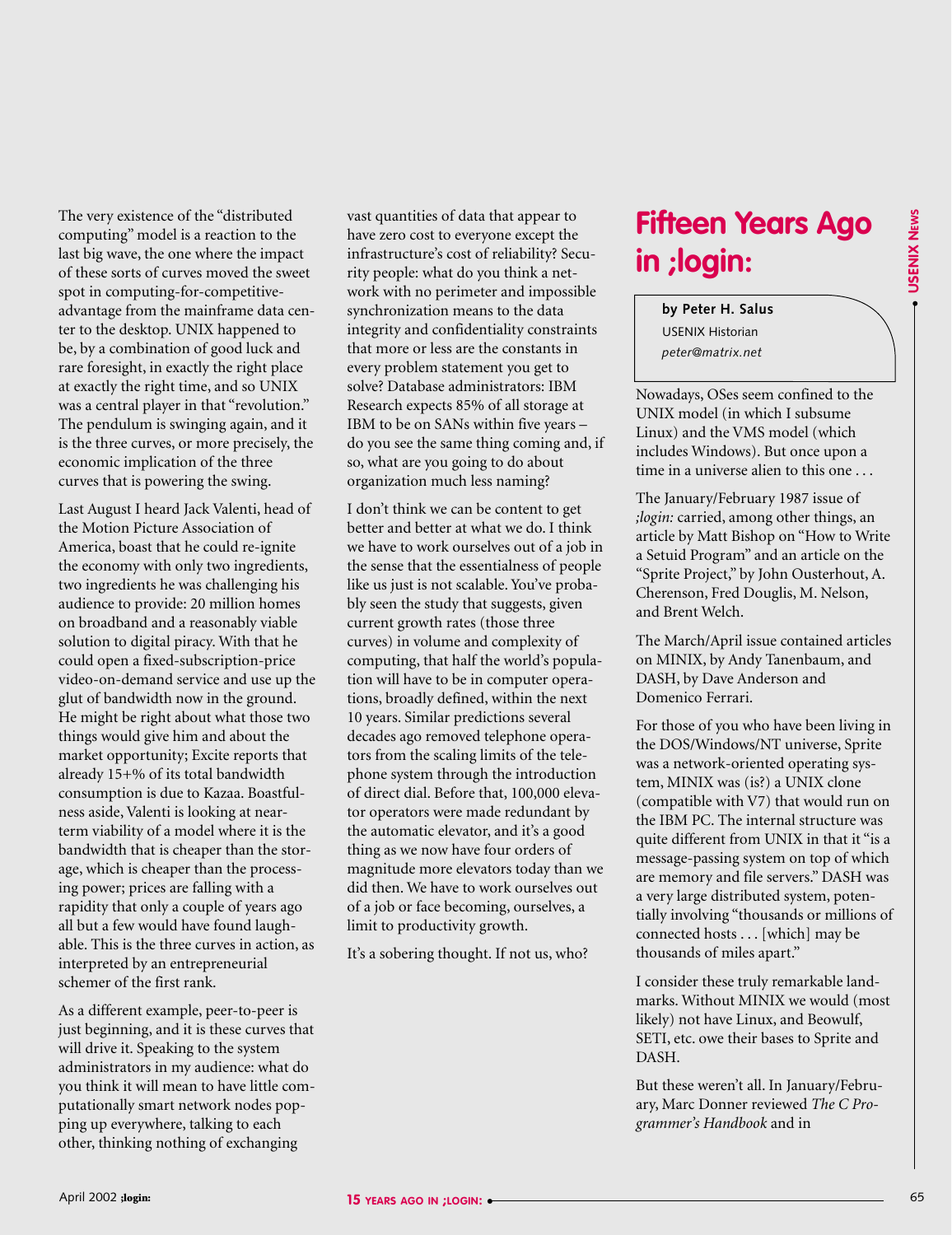March/April, Lou Katz reviewed the very first "nutshell handbooks" from O'Reilly.

And there was the Weirdnix competition, too.

### **Quirky Cows & Computing Challenges: The USA Computing Olympiad**

**by Gary and Steven Sivek**

[*Identical twins Gary Sivek and Steven Sivek have been participating in the USA Computing Olympiad for three years. Both have qualified twice for the summer training camp; last year, as a member of the US team that competed at the International Olympiad in Informatics, Steven earned a bronze medal.*

*In this article, Gary and Steven explain why this contest keeps them coming back and why other teen programmers should join them.* Ed.]

Bessie the Cow wants to use a pogo stick to travel along a cow path of integer length L. Bessie starts at point 0 and proceeds in integer pogo-jumps to land

exactly on point L. Bessie's velocity, V, starts out at zero and is always nonnegative. At the beginning of each bounce, she can change her velocity by -1, 0, or +1. The velocity is the distance Bessie travels along the path during the bounce. Bessie can be traveling at any nonnegative velocity when she lands on point L. Bessie wishes to avoid jumping on any of the cow pies that happen to be located at various integer points along the path (not including location 1 or location L, of course). Your job is to determine the smallest number of bounces to reach exactly the end of the path, point L.

Thus begins a problem entitled "Cows on Pogo Sticks" from the USA Computing Olympiad's 2000 Fall Open. Accompanied by three other programming tasks, this formed part of a five-hour contest designed to challenge the best high school programmers from around the world. This was typical of the contests conducted since USACO's inception in 1993: problems differing in difficulty and solution methods, a wide range of scores among participants, and, of course, bizarre bovine humor.

These USACO contests simply wouldn't be the same without cows. These animals, abundant in the olympiad's home state of Wisconsin, the site of its annual training camp, are featured in nearly

every problem as they engage anthropomorphically in a number of activities: attending "kinergarten," planning an Lshaped pool for their forest, and jogging around their pasture, among other things. Sometimes the benevolent Farmer John plays a pivotal role in the problems: trying to give cows gifts according to their wish lists, dividing the herd into a set of fields, or just calling the cows home for dinner. If you understood the "kinergarten" pun – kine is an archaic plural of cow – you'll love the bovine touch that helps USACO stand out among the other science olympiads. These contests have another purpose beyond simple Holstein hijinks and Guernsey glorification, of course: each year, they ultimately determine the top



*l. to r.: Steven Sivek, Gary Sivek*

15 programmers (using C, C++, or Pascal) in the United States, who win a trip to the University of Wisconsin-Parkside as finalists. There, after a week of intense

#### USENIX BOARD OF DIRECTORS

Communicate directly with the USENIX Board of Directors by writing to *board@usenix.org*.

#### PRESIDENT:

Daniel Geer *geer@usenix.org*

VICE PRESIDENT: Andrew Hume *andrew@usenix.org*

SECRETARY:

Michael B. Jones *mike@usenix.org*

#### TREASURER:

Peter Honeyman *honey@usenix.org*

#### DIRECTORS:

John Gilmore *john@usenix.org* Jon "maddog" Hall *maddog@usenix.org* Marshall Kirk McKusick *kirk@usenix.org* Avi Rubin *avi@usenix.org*

EXECUTIVE DIRECTOR:

Ellie Young *ellie@usenix.org*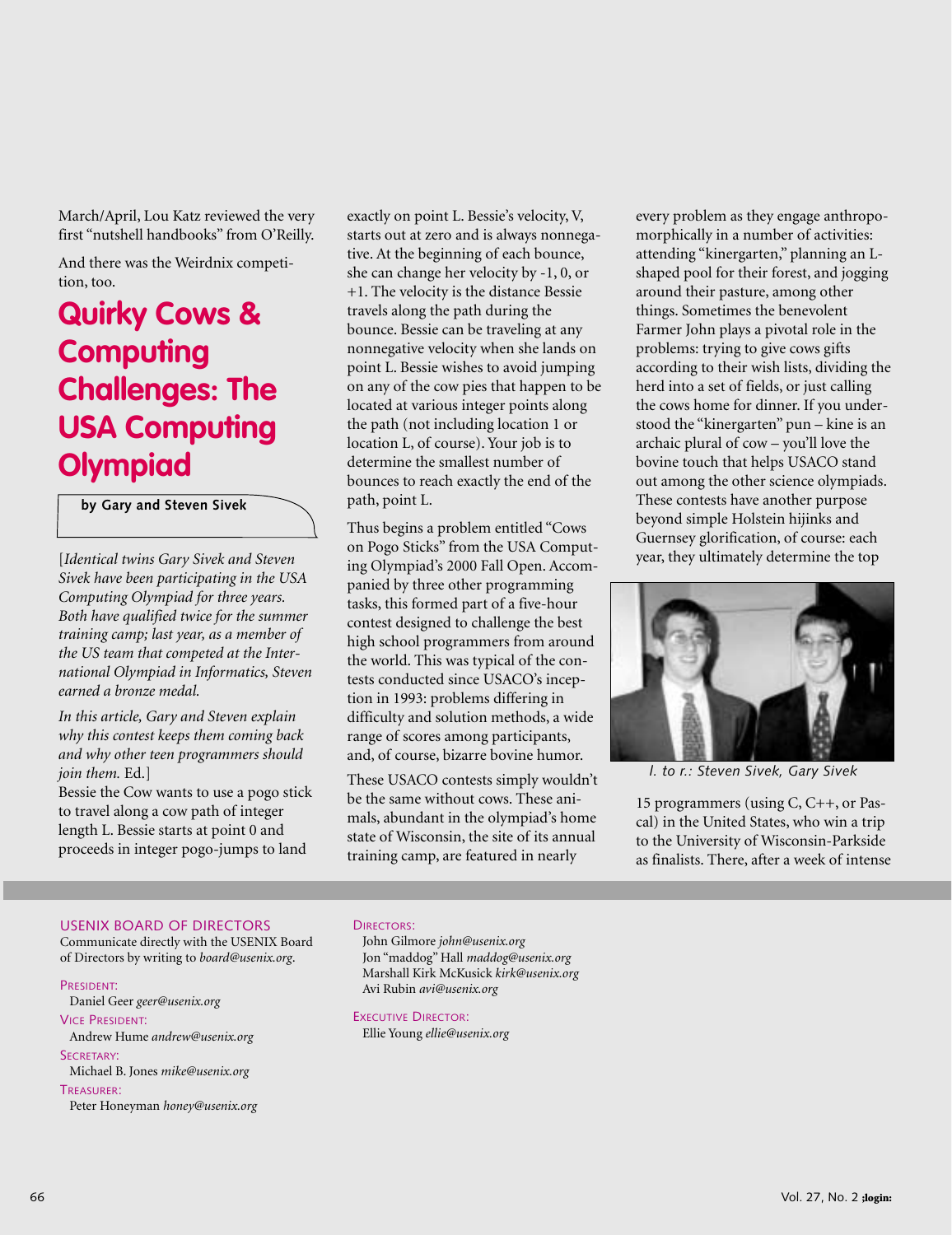training and contests, the four-person team is selected that will represent the US in the annual International Olympiad in Informatics (IOI). The US team has historically excelled in competition. Last year's team of Reid Barton, 18; Tom Widland, 18; Vladimir Novakovski, 16; and Steven Sivek, 17, won the top gold medal, two silver medals, and a bronze medal, respectively.

The 2001 training camp was a nonstop flurry of activity for the finalists, selected after an unusually grueling US Open in which only one competitor received even half of the points possible. After arrival and introductions on the first day, every day began with either one of four three-hour experimental contests or one of two exhausting five-hour "Challenge Rounds" used to determine the team of four. Afternoons included discussions of solutions from the morning's contest, planning for the next day's contest strategy, lectures in different techniques, and, of course, time for relaxation activities such as ultimate Frisbee, disc golf, an annual business simulation game, and various excursions to movies, museums, and water parks. Nights included presentations by the coaches on hot research topics in computer science such as operating systems, network security, and mapping the Internet, which all showed interesting

applications of computer science outside of these contests.

The 2001-2002 season has had a strong start, drawing almost 500 competitors in recent contests. The contests are scored by a unique grading algorithm that spreads scores over the full range of 0 to 1,000 possible points by carefully weighting programs and individual test cases according to relative difficulty; thus, a score of "only" 500 would actually indicate a strong performance, and a perfect 1,000 is exceptionally difficult to obtain.

Two divisions allow for a wider range of skill levels, with an orange division for those just beginning and a green division for more experienced students. Only green division participants are considered for the training camp, but students can switch to green mid-year and even earn an invitation from a strong performance in the U.S. Open alone! The U.S. Open is the final contest of the year, after the Fall, Winter, February, and Spring contests, and is administered by proctors in schools over a period of five hours.

Of course, it's easier to be interested in these contests than it is to excel in them. If you were confused by the above problem, you're not alone. But there is something you can do about that! Ever since the Winter 2000 contest, the coaches and

The interaction of the proper source of the same of the same of the same of the same of the same of the same of the same of the same of the same of the same of the same of the same of the same of the same of the same of th some top-performing students have worked to provide an interactive training site online (*<http://ace.delos.com/> usacogate*) where you can try your hand at these problems and learn techniques to solve them. The page provides resources on such topics as the everpopular dynamic programming (affectionately called "DP"), shortest path algorithms, greedy algorithms, network flow, effective search techniques, minimal spanning trees, computational geometry, and any other problem type that contestants might encounter, including the mysterious "ad hoc" category. It also makes students work completely through even the toughest challenges, not allowing anyone to move forward without completing preceding problems, but coaches are available for hints when needed. The solution to "Cows on Pogo Sticks" . . . well, we won't spoil the fun for you. Learn about DP in the training pages and solve it for yourself!

The USA Computing Olympiad would not be possible without the hard work of many people, including director Don Piele; head coach Rob Kolstad; coach Greg Galperin; coaches/former participants Hal Burch, Russ Cox, and Brian Dean; and USACO's generous sponsor, USENIX, which provides funding for the Olympiad each year. Beyond them,

#### USENIX SUPPORTING MEMBERS

Interhack Corporation Lucent Technologies Microsoft Research Motorola Australia Software Centre The SANS Institute

Sendmail, Inc. Sun Microsystems, Inc. Sybase, Inc. Taos: The Sys Admin Company TechTarget.com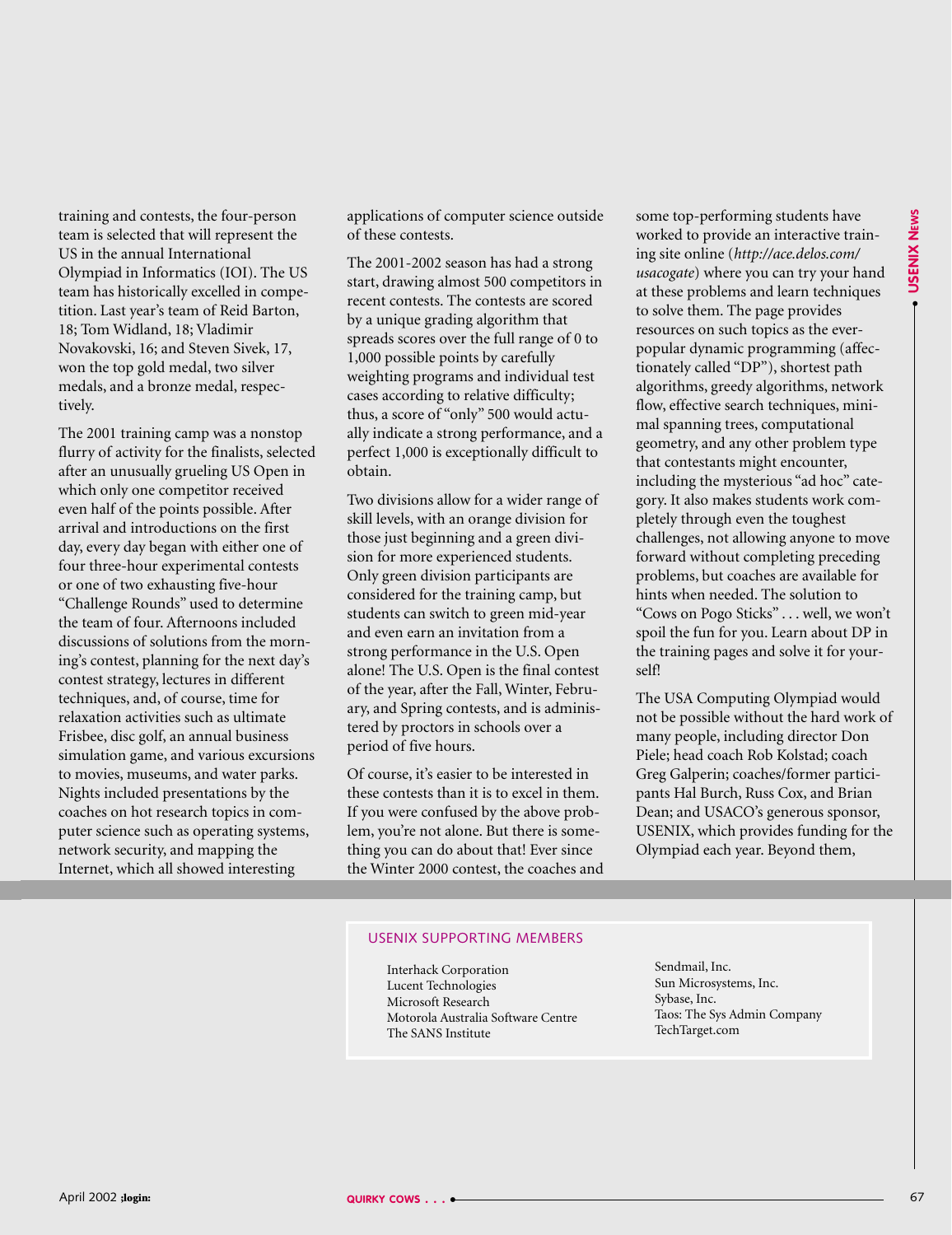though, USACO would not exist without its participants. So visit the USACO Web site for more information, and start competing!

#### **USACO CONTESTS**

The USACO offers multiple Internet contests in which individual precollege students have three to five hours to solve three to five problems. Students are encouraged to, but do not have to, participate in all of these contests before entering the US Open. The US Open will be given on April 11, 2002, at local high schools.

Based on their performance in any contests they complete as well as their work on training materials, 15 students are selected for the USACO training camp. Four students from the training camp will form the US team that will travel to the International Olympiad in Informatics in August, to be held this year in Korea.

Visit *<http://www.usaco.org>* for more information, including past problems and instructions for joining the mailing list.

### **Research Exchange Program (ReX) Update from the Field**

**by Sabine Buchholz**

*buchholz@kub.nl*

*A report on the ReX exchange program between Tilburg University, the Netherlands, and the Natural Language and Information Processing (NLIP) Group at the Computer Laboratory, University of Cambridge, UK*.

Since not all readers of *;login:* might be familiar with the research field of computational linguistics, which forms the scientific background of this report about my four-month exchange stay at Cambridge University, I will start by introducing some of the most important concepts. Computational linguistics studies the combination of computers and natural (i.e., human) languages. It aims at developing and implementing models of how natural languages can be processed. Applications include text-tospeech, machine translation, question answering, and natural-language interfaces. A common subtask in many applications is parsing: determining the syntactic structure of a sentence. Although to a certain extent parsing can be done on the basis of knowledge about the based on part-of-speech (like verb, noun, preposition) of words, it is widely acknowledged that information about specific words (lexical knowledge) is advantageous. One of the most important pieces of lexical information is subcategorization(subcat), especially of verbs. This tells us, for example, that a verb like "give" preferably takes two complements (the di-transitive frame): "to give somebody something"; whereas "invent" takes one complement (transitive): "to invent something"; and "sleep" takes none (intransitive): "to sleep" but not "to sleep something." This information helps the parser in disambiguating sentences that would otherwise be ambiguous, like "She gave/invented Tim water." As parsers should be applicable to all kinds of texts, from all domains (for example for applications on the Internet), and extensive subcategorization information is not readily available for all verbs, it can best be acquired automatically. It is this subcat acquisition problem that I worked on during my time at Cambridge.

Ted Briscoe is a reader in computational linguistics in the Natural Language and Information Processing (NLIP) Group

at Cambridge University. He had previously developed an automatic subcat acquisition system that works by parsing large amounts of texts (parsing based on part-of-speech information only), recording the frequency with which each frame occurs with each verb, and filtering out combinations that did not occur sufficiently frequently (and thus probably result from parser errors). Those verb-frame combinations that pass the filter, together with their associated frequencies (converted to probabilities), can subsequently be used for better probabilistic parsing.

To improve the performance of this last filtering step, PhD student Anna Korhonen developed a method for smoothing the acquired frequency distributions of new verbs by backing-off to semantically related known verbs, and for filtering based on the maximum likelihood estimation (MLE) of the resulting frequencies. As her method presupposes knowledge about semantic classes of verbs that is not easily available for all verbs, my task for the project was to explore alternative filtering approaches using machine learning.

I was a fourth-year PhD student at Tilburg University, the Netherlands. Since pPart of my research concerns concerned finding grammatical relations between verbs and their complements, which is related to parsing and subcat acquisition, . I thus already knew several of Ted's and Anna's publications on the subject when Ted asked my supervisor Walter Daelemans whether one of Walter's students would be interested in the project. Walter had developed a machine-learning algorithm called Memory-Based Learning (based on the k-Nearest Neighbor algorithm) which I had also used for my thesis research, so I had the necessary background for the project and also liked the idea of spending some time in a foreign country. On the one hand, Cambridge with its beau-